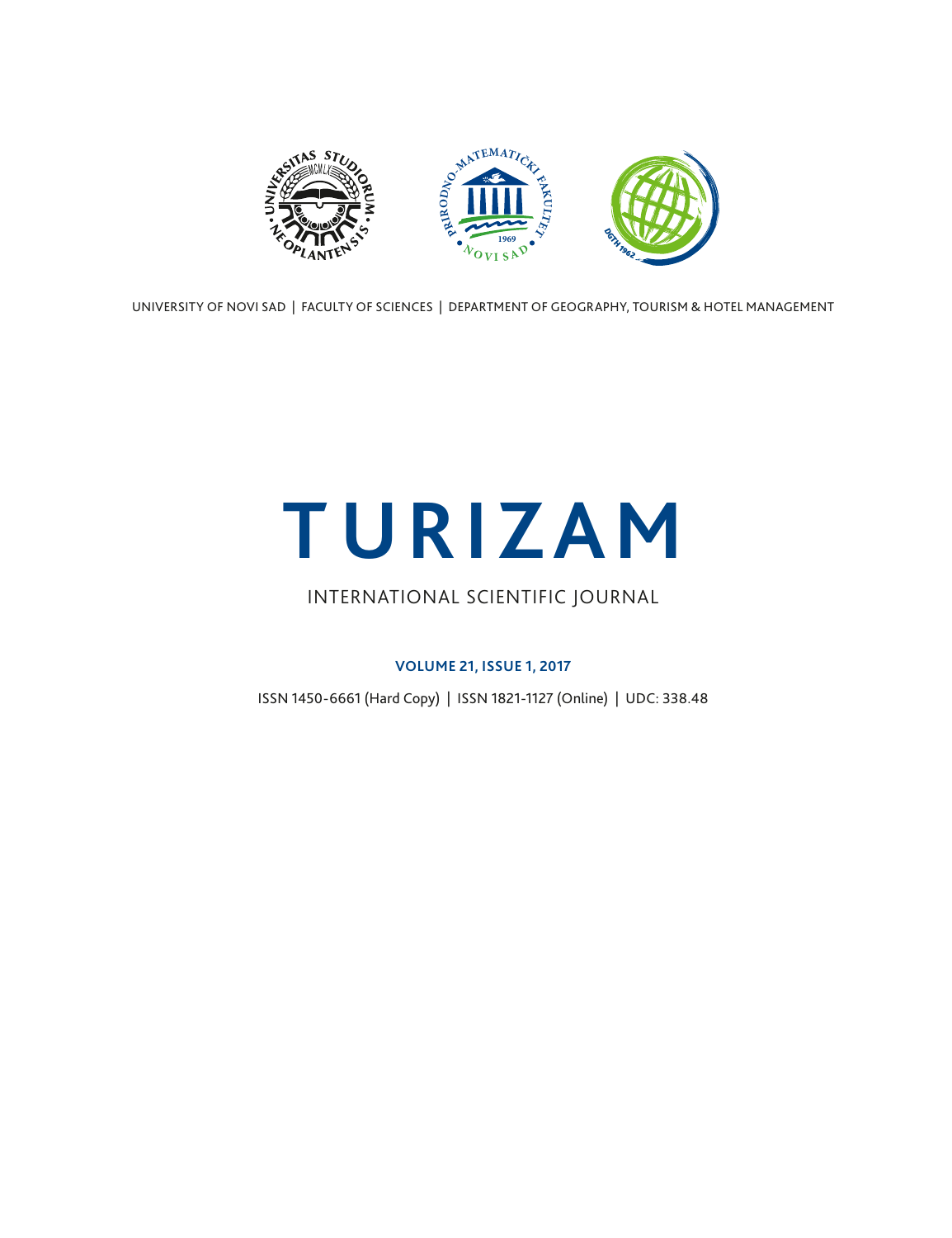#### **EDITOR IN CHIEF**

Tatjana Pivac, PhD, associate professor

#### **TECHNICAL EDITORS**

Ivana Blešić, PhD, associate professor

Bojana Kalenjuk, PhD, assistant professor Miroslav Vujičić, PhD assistant professor

Milosava Matejević, PhD assistant professor

#### **EDITORIAL OFFICE**

Faculty of Sciences, Department of Geography, Tourism and Hotel Management

Trg Dositeja Obradovića 3, 21000 Novi Sad, Serbia, tel. +381 21 450-105; fax +381 21 459-696

turizam@dgt.uns.ac.rs, http://www.dgt.uns.ac.rs/turizam/ engindex.htm

#### **PRINTED BY**

www.futura.rs

#### **CIRCULATION**

300

#### **LIST OF EDITORS**

Andriela Vitić-Ćetković University of Montenegro, Faculty of Tourism and Hotel Management, Kotor, Montenegro

Jasmina Gržinić Juraj Dobrila University of Pula, Department of Economics and Tourism "Dr. Mijo Mirković", Pula, Croatia

Damir Demonja Institute for Development and International Relations, IRMO Department for International Economic and Political Relations Zagreb, Croatia

Klodiana Gorica University of Tirana Faculty of Economy Tirana, Albania

Muzaffer Uysal Virginia Polytechnic Institute and State University, Pamplin College of Business, Department of Hospitality and Tourism Management, Blacksburg, Virginia, USA

Olga Hadžić Faculty of Science, Novi Sad, Serbia

Konstantinos Andriotis Cyprus University of Technology, Department of Hotel and Tourism Management, Faculty of Management and Economics

Larry Dwyer School of Marketing, Australian School of Business, University of New South Wales, Australia

Lukrecija Đeri Faculty of Sciences, Department of Geography, Tourism and Hotel Management Novi Sad, Serbia

Moira Kostić Bobanović Juraj Dobrila University of Pula Faculty of Economics and Tourism "Dr. Mijo Mirković" Pula, Croatia

#### Ali Bakir

Buckinghamshire New University Buckinghamshire, England

#### Eugenia Wickens

Buckinghamshire New University Buckinghamshire, England

Management, Opatija, Croatia Dragica Tomka Faculty of Sport and Tourism Tims Novi Sad, Serbia Elena Matei Bucharest University Faculty of Geography Human and Economic Geography Dept. Snežana Štetić, College of Tourism, Belgrade, Serbia Dobrica Jovičić University of Belgrade, Geographical Faculty, Belgrade, Serbia Miljenko Brekalo The Institute of Social Sciences Ivo Pilar Regional Center, Osijek, Croatia Evangelos Christou University of the Aegean, Department of Business Administration, Chios, Greece Jung Sungchae Department of Tourism Management, Honam University, Korea Lenko Uravić Juraj Dobrila University of Pula, Department of Economics and Tourism "Dr. Mijo Mirković",

Zoran Ivanović University of Rijeka, Faculty of Tourism an Hotel

Srećko Favro Department of National Economy University of Split, Faculty of Economics, Split, Croatia

Pula, Croatia

Tea Golja Juraj Dobrila University of Pula Faculty of Economics and Tourism "Dr. Mijo Mirković" Pula, Croatia

Igor Jurinčič University of Primorska, Faculty of Tourism Studies Portorož – Turistica Portoroz, Slovenia

Tanja Mihalič Faculty of Economics, University of Ljubljana (FELU)